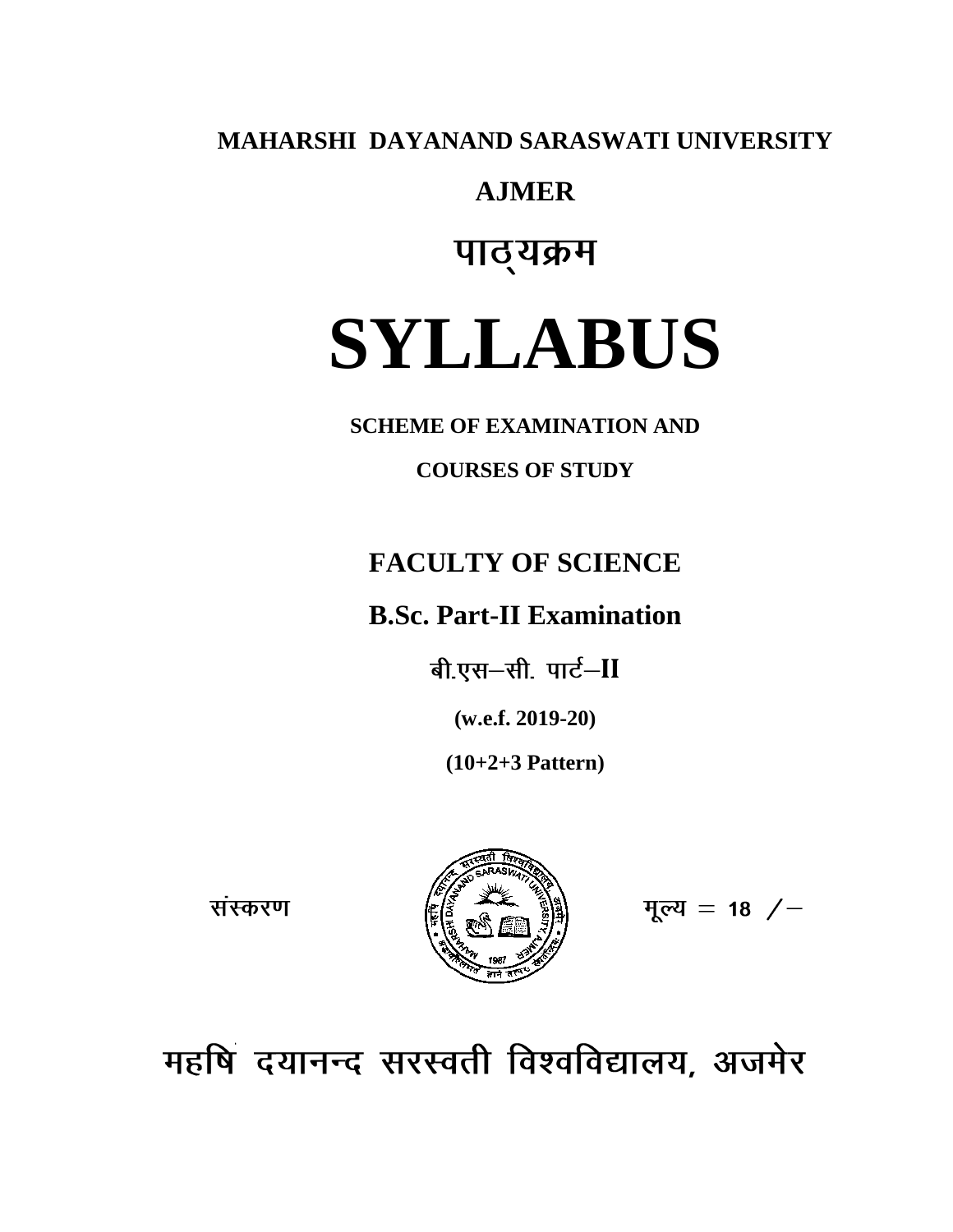### B.Sc. Part-II CHEMISTRY

| Paper              | Duration | Max.  | Min.Pass     |
|--------------------|----------|-------|--------------|
|                    |          | Marks | <b>Marks</b> |
| Paper I            | 3 hrs.   | 50    | 18           |
| Paper II           | 3 hrs.   | 50    | 18           |
| Paper III          | 3 hrs.   | 50    | 18           |
| Practical          | 6 hrs.   | 75    | 27           |
| <b>Total Marks</b> |          | 225   | 81           |

**Note:** Each theory paper is divided into three independent units. The question paper is divided into three parts Part-A, Part-B and Part-C. Part-A (15 marks) is compulsory and contains 10 questions (50 words) at least three questions from each unit] each question is of 1.5 mark. Part-B (15 marks) is compulsory and contains five questions at least one from each unit. Candidate is required to attempt all five questions.Each question is of 3 marks (50 words). Part-C (20 marks) contains six questions two from each unit. Candidate is required to attempt three questions one from each unit. Each question  $7+7+6=20$  marks (400 words).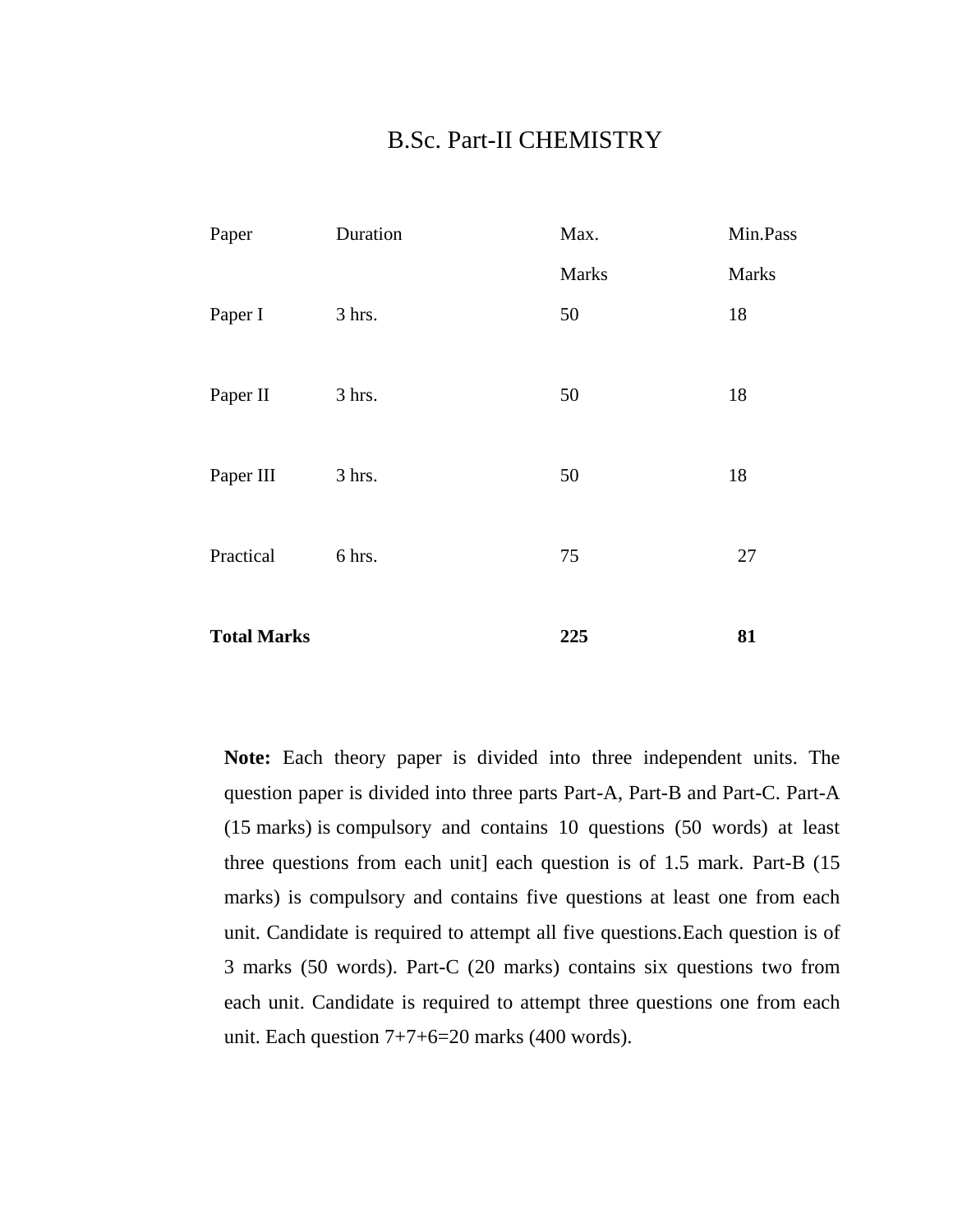#### **PAPER-I**

#### **INORGANIC CHEMISTRY**

Duration 3 hrs. Max. Marks: 50

#### **Unit-I**

#### **A. Chemistry of Elements of First Transition Series**

Characteristic properties of d-block elements.

Properties of the elements of the first transition series, their binary compounds and complexes illustrating relative stability of their oxidation states, coordination number and geometry

#### **B. Chemistry of Elements of Second and Third Transition series**

General characteristics, comparative treatment with their 3d-analogues in respect of ionic radii.oxidation states, magnetic behaviour, spectral properties and stereochemistry.

#### **C. Chromatography**

Definition, classification,  $R_f$  Value, law of differential migration, eluent, elution, paper and thin layer chromatography. chromatographic applications.

#### **Unit-II**

#### **A. Coordination Compounds**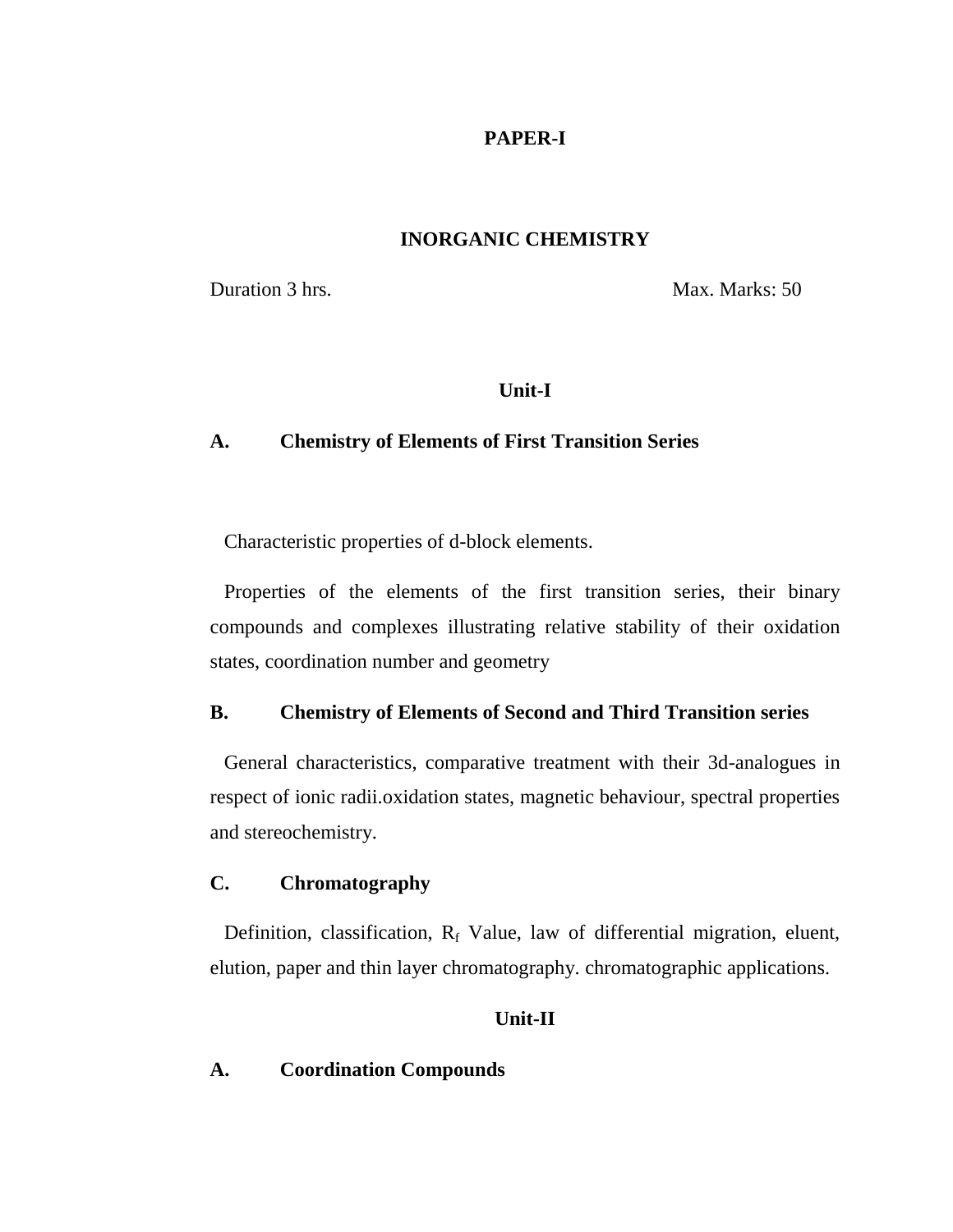Werner's coordination theory and is experimental verification, effective atomic number concept, chelates, nomenclature of coordination compounds, isomerism in coordination compounds, valence bond theory of transition metal complexes.

#### **B. Chemistry of Lanthanide Elements**

Electronic structure, oxidation states and ionic radii and lanthanide contraction, complex formation, occurrence and isolation, lanthanide compounds.

#### **C. Chemistry of Actinides**

General features and chemistry of actinides, chemistry of separation of Np, Pu and Am from U, similarities between the later actinides and the later lanthanides.

#### **Unit-III**

#### **A. Oxidation and Reduction**

Use of redox potential data-analysis of redox cycle, redox stability in water, Frost, Latimer and Pourbaux diagrams. Principles involved in the extraction of the elements.

#### **B. Acids and Bases**

Arrhenius, Bronsted-Lowry, the Lux-Flood, solvent system and Lewis concepts of acids and bases.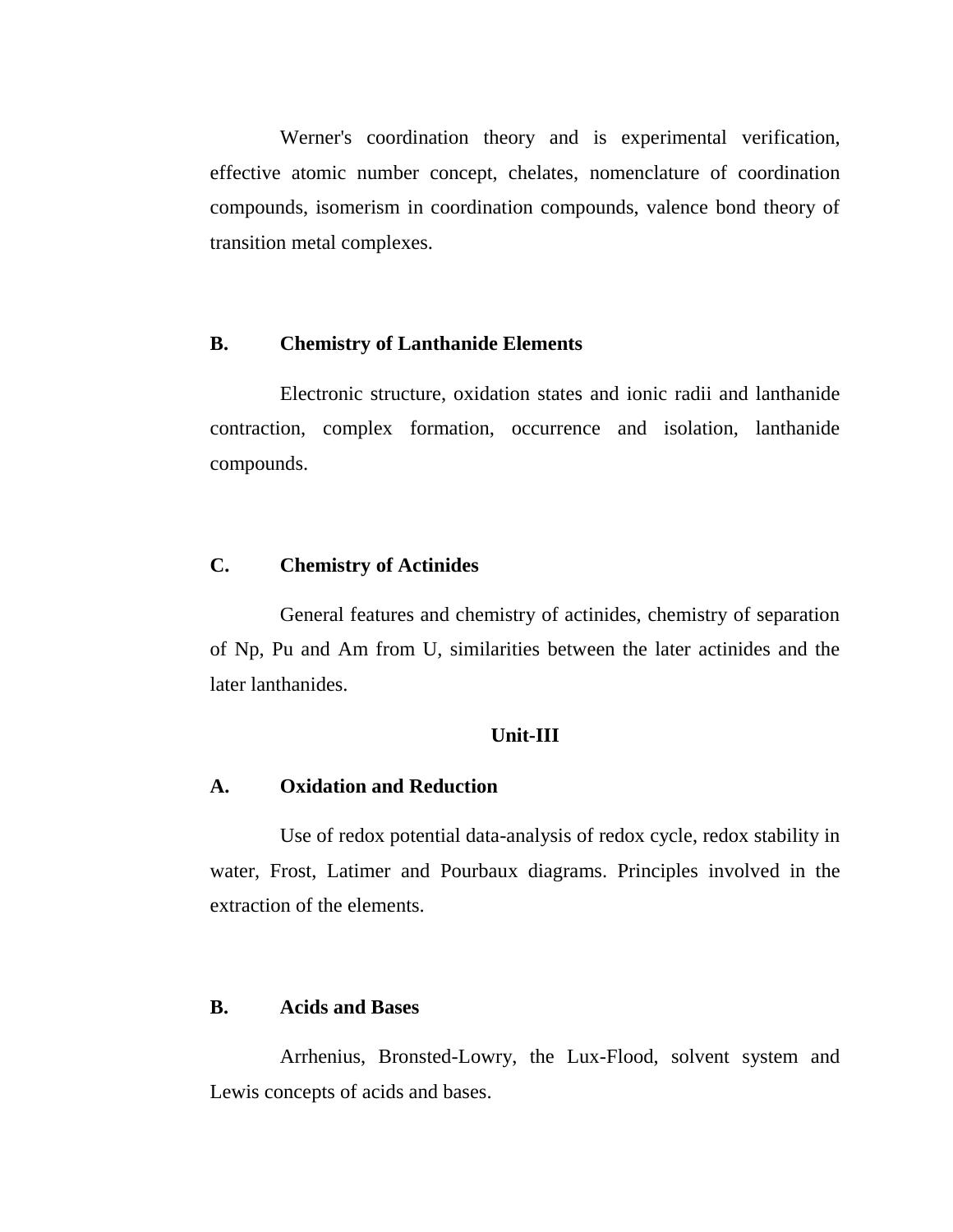#### **C. Non-aqueous Solvents**

Physical properties of a solvent, types of solvents and their general characteristics, reactions in non-aqueous solvents with reference to liquid  $NH<sub>3</sub>$  and liquid  $SO<sub>2</sub>$ 

#### **PAPER-II**

#### **ORGANIC CHEMISTRY**

**Time: 3 hrs. Max. Marks: 50**

#### **Unit-I**

#### **A. Electromagnetic Spectrum: Absorption Spectra**

Ultraviolet (UV) absorption spectroscopy- absorption laws (Beer-Lambert law), molar absorptivity, presentation and analysis of UV spectra, types of electronic transitions, effect of conjugation. Concept of chromophore and auxochrome, Bathochromic, hypsochromic, hyperchromic and hypochromic shifts. UV spectra of conjugated enes and enones.Infrared (IR) absorption spectroscopy-molecular vibrations. Hooke's law, selection rules, intensity and position of IR bands, measurement of IR spectrum, fingerprint region, characteristic absorption of various functional groups and interpretation of IR spectra of simple organic compounds.

#### **B. Ethers and Epoxides**

Nomenclature of ethers and methods of their formation, physical properties.Chemical reactions-cleavage and autoxidation, Ziesel's method.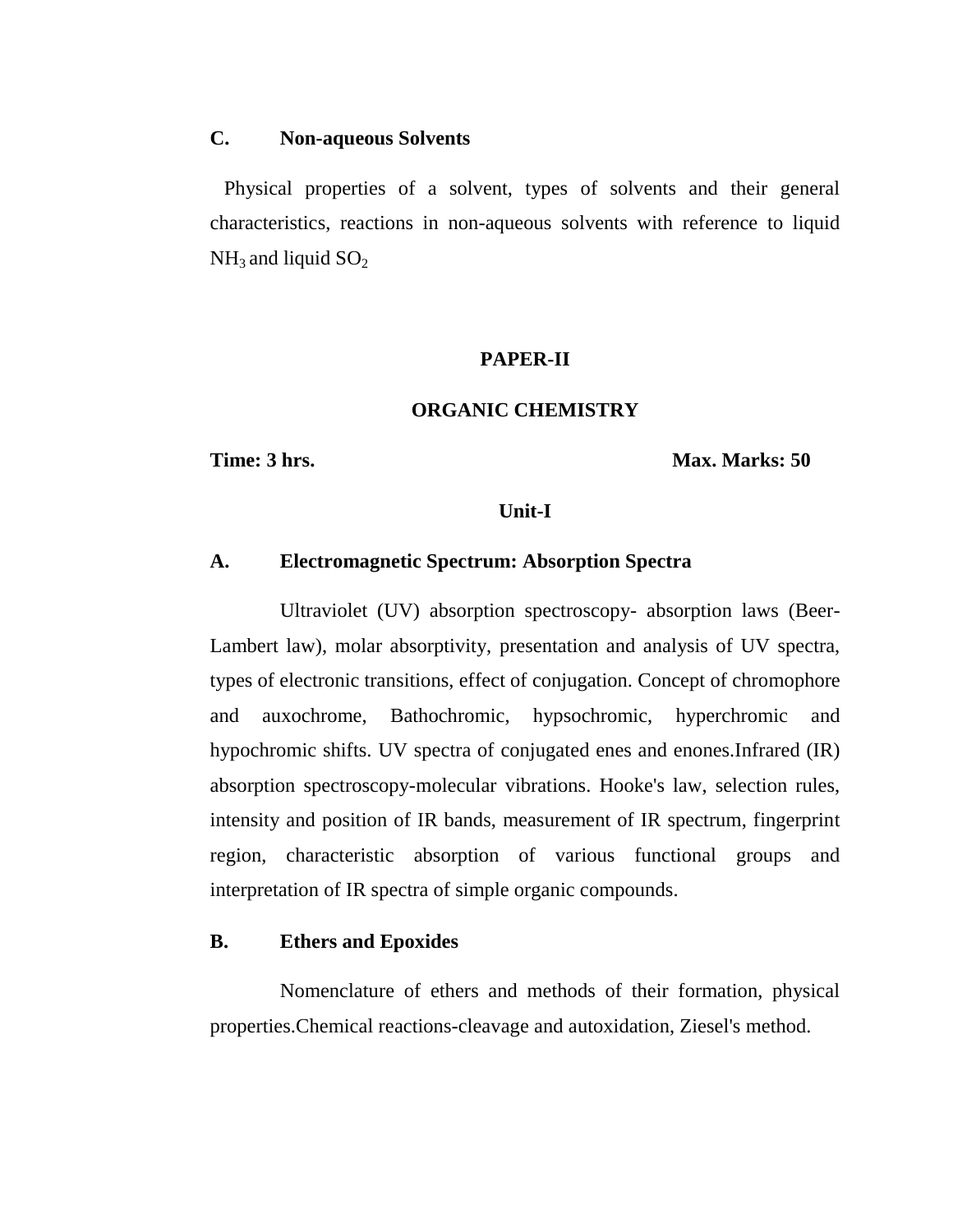Synthesis of epoxides. Acid and base-catalyzed ring opening of epoxides, orientation of epoxide ring opening, reactions of Grignard and organolithium reagents with epoxides.

#### **C. Alcohols**

Classification and nomenclature.

Monohydric alcohols-nomenclature, methods of formation by reduction of aldehydes, ketones, carboxylic acids and esters.Hydrogen bonding.Acidic nature.Reaction of alcohols.

Dihydric alcohols-nomenclature, methods of formation, chemical reactions of vicinal glycols, oxidative cleavage  $[Pb(OAc)<sub>4</sub>$  and  $HIO<sub>4</sub>]$  and pinacol-pinacolone rearrangement.

Trihydric alcohols-nomenclature methods of formation, chemical reactions of glycerol.

#### **Unit-II**

#### **A. Phenols**

Nomenclature, structure and bonding, preparation of phenols, physical properties and acidic character. Comparative acidic strengths of alcohols and phenols, resonance stabilization of phenoxide ion. Reactions of phenols-electrophilic aromatic substitution, acylation and carboxylation.Mechanism of Fries rearrangement, claisen rearrangement.Gatterman synthesis.Hauben-Hooesch reaction, Lederer-Manasse reaction and Reimer-Tiemann reaction.

#### **B. Aldehydes and Ketones**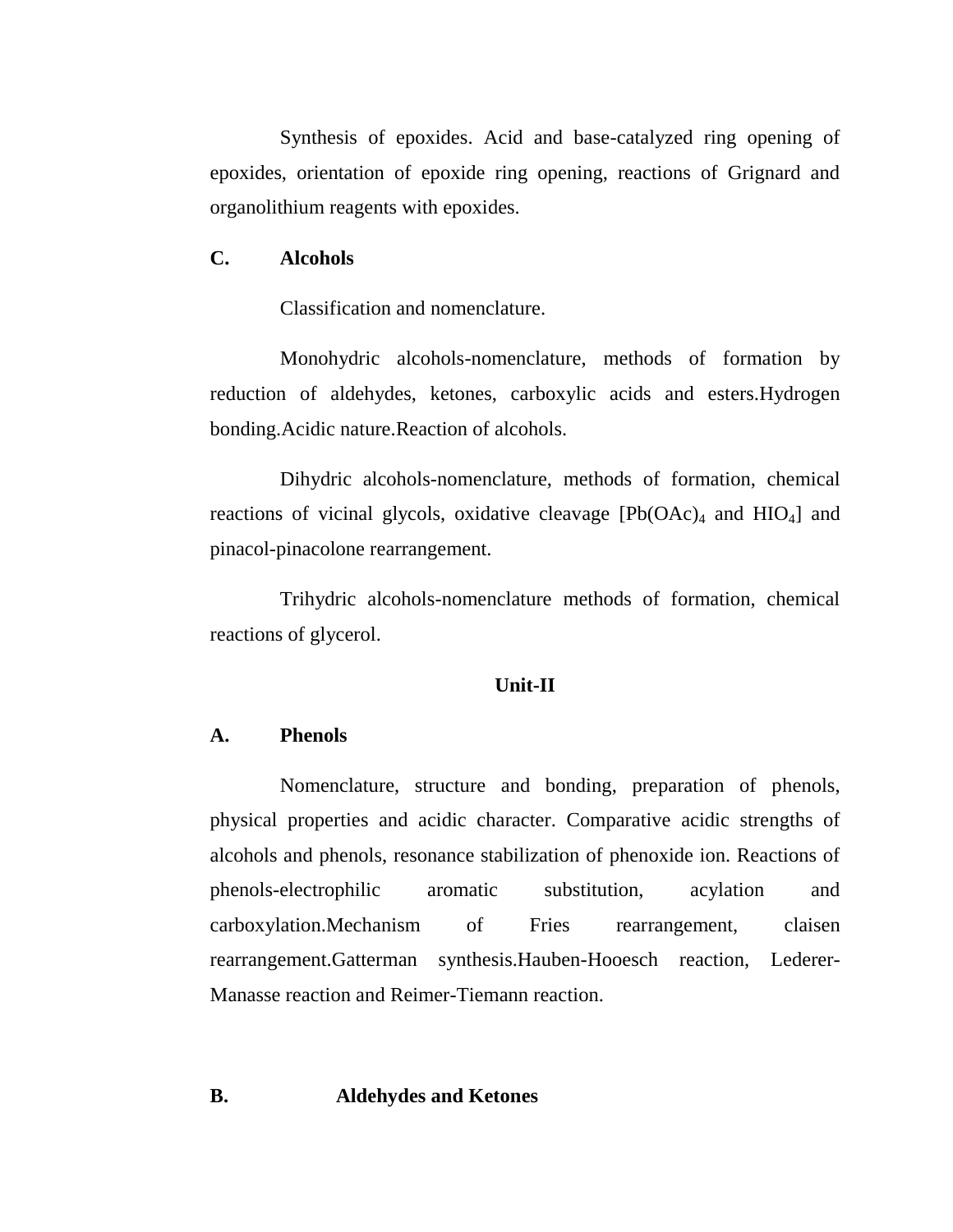Nomenclature and structure of carbonyl group. Synthesis of aldehydes and ketones with particular reference to the synthesis of aldehydes from acid chlorides, synthesis of aldehydes and ketones using I, 3-dithianes, synthesis of ketones from nitriles and from carboxylic acid. Physical properties.

Mechanism of nucleophilic additions to carbonyl group with particular emphasis on benzoin, aldol.Perkin and knoevenagel condensations. Condensation with ammoniaand its derivatives. Witting reaction.Mannich reaction.

Use of acetals as protecting group. Oxidation of aldehydes, Baeyervilliger oxidation of ketones. Cannizzaro reaction.MPV.Clemmensen.Wolff-Kishner, LiAIH<sub>4</sub>, and NaBH<sub>4</sub>, reductions. Halogenation of enolizable ketones.

An introduction to  $\alpha$ ,  $\beta$ -unsaturated aldehydes and ketones.

#### **C. Carboxylic Acids**

Nomenclature, structure and bonding, physical properties, acidity of carboxylic acids, effects of substituents on acid strength, Preparation of carboxylic acids.Reactions of carboxylic acids.Hell-Volhard-Zelinsky reaction.Synthesis of acid chlorides, esters and amides, Reduction of carboxylic acids.Mechanism of decarboxylation.

Structure and nomenclature of acid chlorides, esters, amides and acid anhydrides.

Methods of formation and chemical reactions of halo acids.Hydroxy acids: malic, tartaric, and citric acids.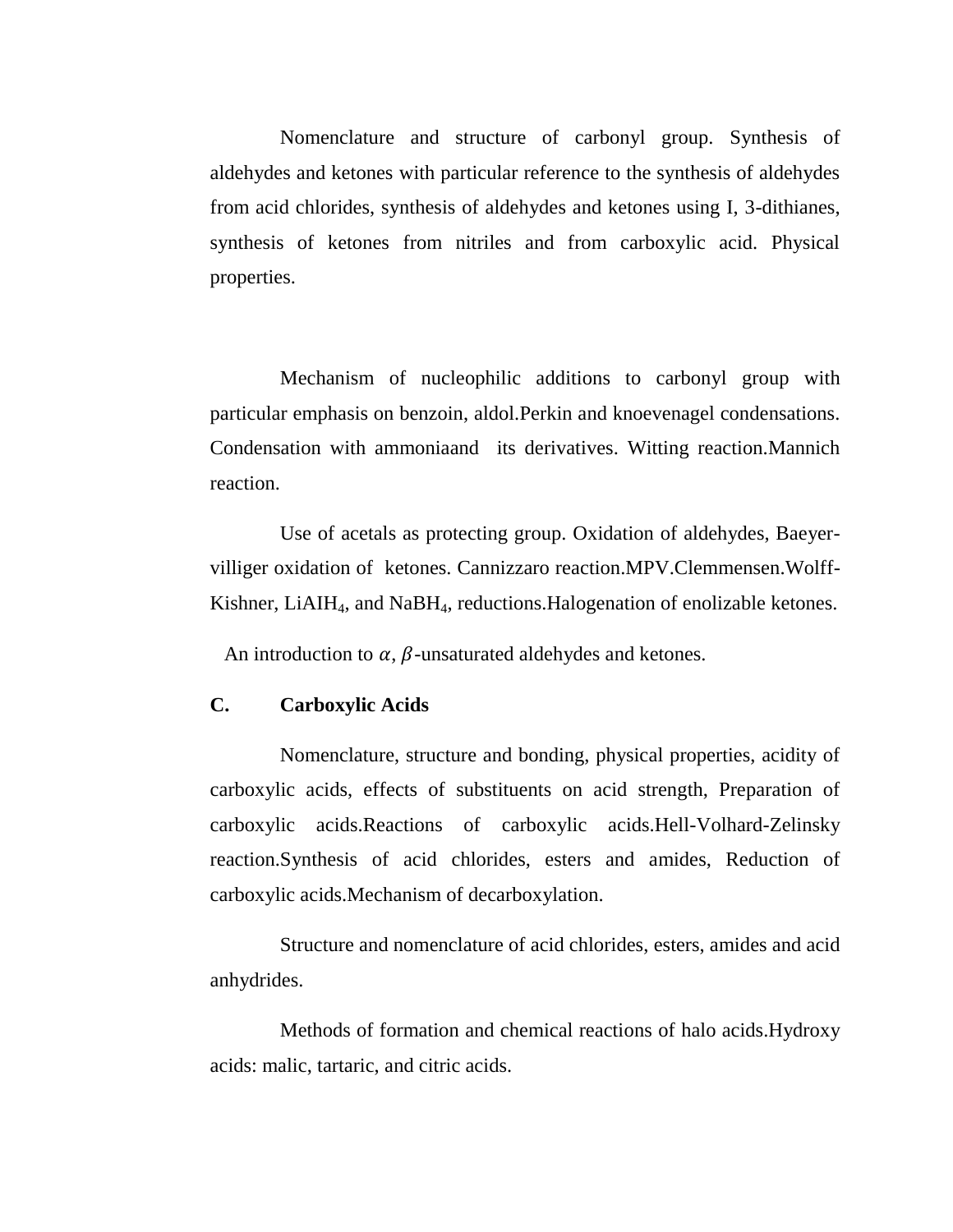Methods of formation and chemical reactions of unsaturated monocarboxylic acids.

Dicarboxylic acids: methods of formation and effect of heat and dehydrating agents.

#### **Unit-III**

#### **A. Carboxylic Acid Derivatives**

Relative stability of acyl derivatives.Physical properties, interconversion of acid derivatives by nucleophilic acyl substitution.

Chemical reactions.Mechanisms of esterification and hydrolysis (acidic and basic).

#### **B. Organic Compounds of Nitrogen**

Preparation of nitroalkanes and nitroarenes.Chemical reactions of nitroalkanes.

Mechanisms ofnucleophilic substitution in nitroarenes and their reductions in acidic, neutral and alkaline media.Picric acid.Halonitroarenes; reactivity.Structure and nomenclature of amines, physical properties.Stereochemistry of amines.Separation of a mixture of primary, secondary and tertiary amines.Structural features affecting basicity of amines. Amines salts as phase-transfer catalysis.

#### **C. Amines**

Preparation of alkyl and aryl amines (reduction of nitro compounds, nitriles), reductive aminationof aldehydic and ketonic compounds. Gabriel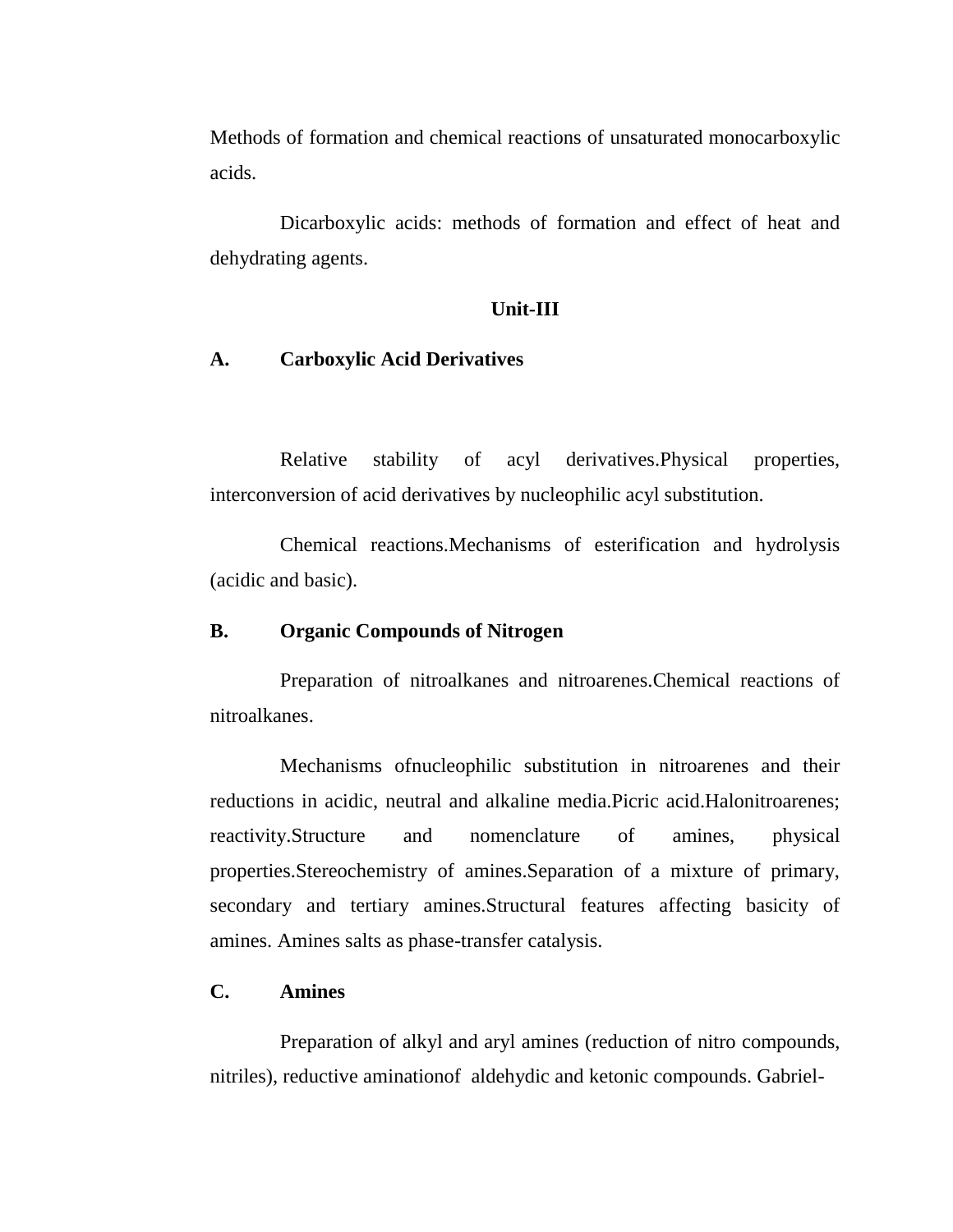phthalimide reaction, Hofmann bromamide reaction.

Reaction of amines, electrophilic aromatic substitution in aryl amines, reaction of amines with nitrous acid. Synthetic transformation of aryl diazonium salts, azo coupling.

#### **PAPER-III**

#### **PHYSICAL CHEMISTRY**

**Time: 3 hrs. Max. Marks: 50** 

#### **Unit-I**

#### **A. Thermodynamics-I**

Definition of thermodynamic terms: system. surroundings etc. Types of systems, intensive and extensive properties.State and path functions and their differentials.Thermodynamic process.Concept of heat and work.

First Law of Thermodynamics: Statement, definition of internal energy and enthalpy. Heat capacity, heat capacities at constant volume and pressure and their relationship.Joule's law-Joule-Thomson coefficient and inversion temperature. Calculation of w, q, dU&dH for the expansion of ideal gases under isothermal and adiabatic conditions for reversible process.

Thermochemistry: standard state, standard enthalpy of formation-Hess's Law of heat summation and its applications. Heat of reaction at constant pressure and at constant volume.Enthalpy of neutralization.Bond dissociation energy and its calculation from thermo-chemical data, temperature dependence of enthalpy.Kirchhoff's equation.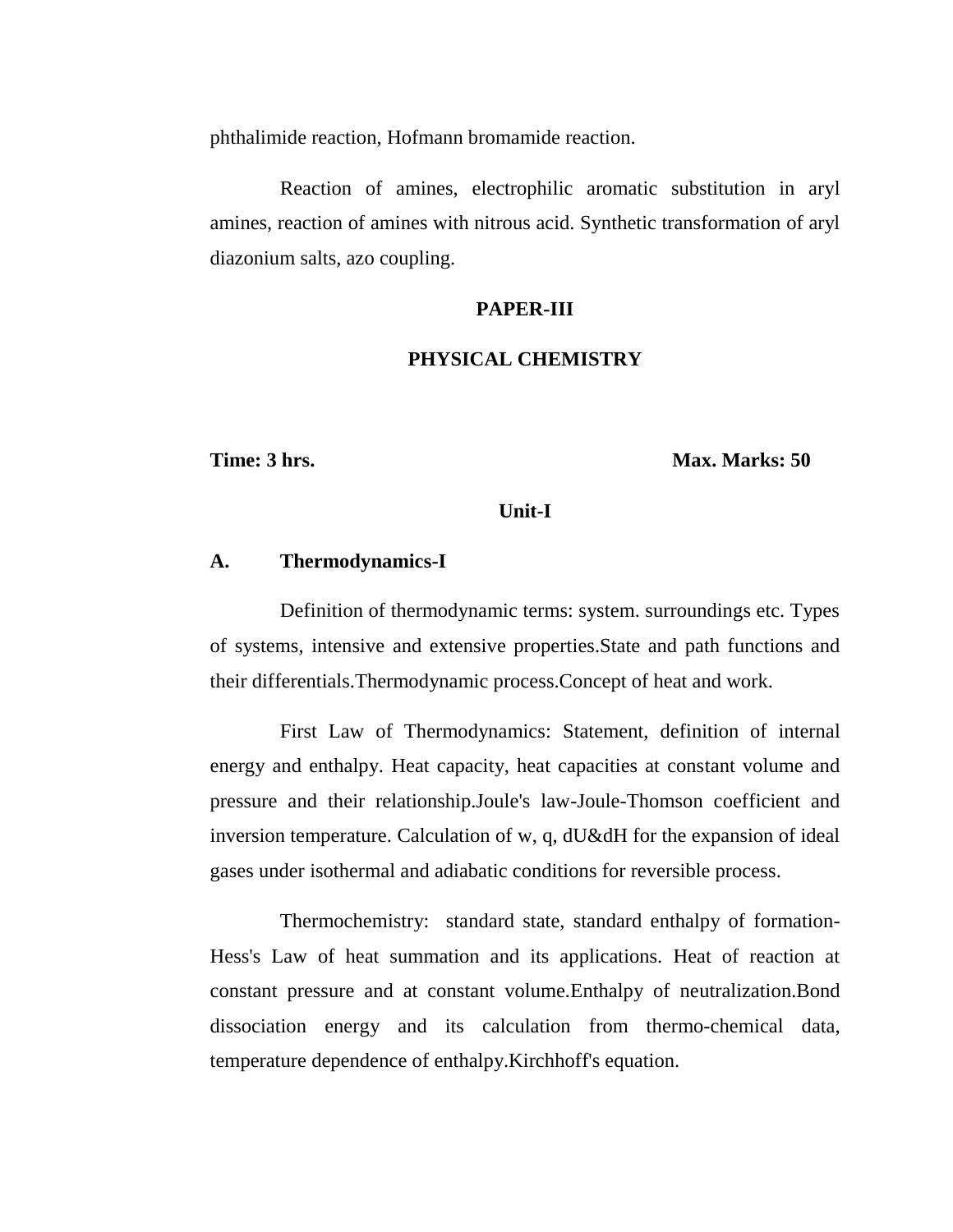#### **B. Thermodynamics-II**

Second law of thermodynamics: need for law, different statements of the law. Carnot cycle and its efficiency.Carnot theorem.Thermodynamic scale of temperature.

Concept of entropy: entropy as a state function, entropy as a function of V & T, entropy as a function of P & T, entropy change in physical changeclausius inequality, entropy as a criteria of spontaneity and equilibrium. Entropy change in ideal gases and mixing of gases.

Third law of thermodynamics: Nernst heat theorem, statement and concept of residual entropy. Evaluation of absolute entropy from heat capacity data. Gibbs and Helmholtz functions: Gibbs function (G) and Helmholtz function (A) as thermodynamic quantities. A &G as criteria for thermodynamic equilibrium and spontaneity, their advantage over entropy change. Variation of G and A with P, V and T.

#### **Unit-II**

#### **A. Chemical Equilibrium**

Equilibrium constant and free energy.Thermodynamic derivation of law of mass action.Le Chatelier's principle.

Reaction isotherm and reaction isochore-clapeyron equation and Clausius- Clapeyron equation, applications.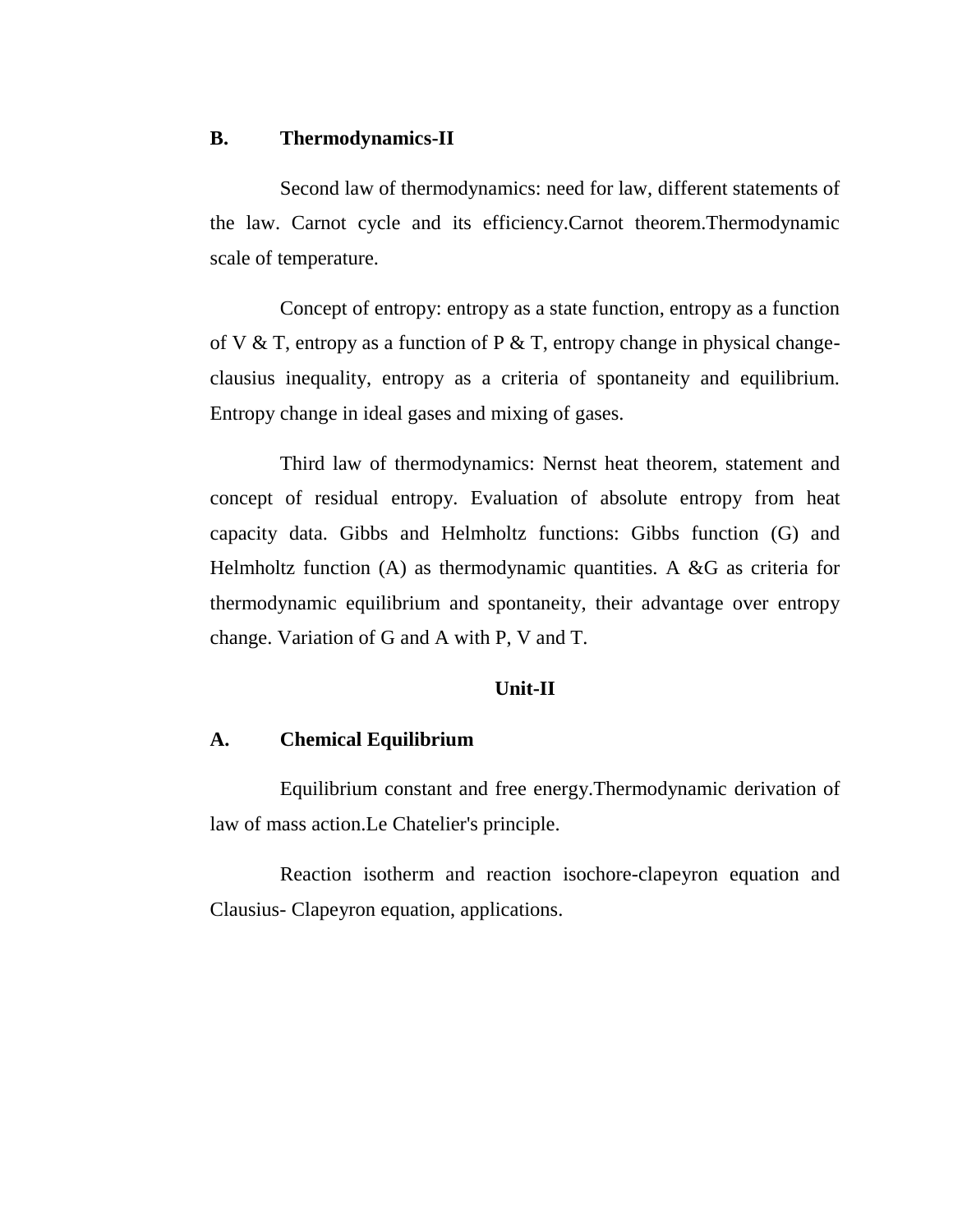#### **B. Phase Equilibrium**

Statement and meaning of the terms- phase, component and degree of freedom, thermodynamic derivation of Gibbs phase rule, phase equilibria of one component system- water,  $CO<sub>2</sub>$  and S systems.

Phase equilibriaof two component system- solid-liquid equilibria, simple eutectic-Bi-Cd, Pb-Ag systems, desilverisation of lead.

Liquid- liquid mixtures-ideal liquid mixtures.Raoult's and Henry's law, Non-ideal system-azeotropes-HCI-H<sub>2</sub>O and ethanol-water systems.

Partially miscible liquids- Phenol-water, trimethylamine, nicotinewater systems.

Lower and upper consolute temperature.Effect of impurity on consolute temperature.

Nernst distribution law-thermodynamic derivation, applications.

#### **Unit-III**

#### **A. Electrochemistry-I**

#### **pH**

Determination of pH using hydrogen quinhydrone and glass electrodes, by potentiometric methods.

Types of reversible electrodes-gas-metal ion, metal-insoluble salt anion and redox electrodes.Electrode reaction, Nernst equation, derivation of cell E.M.F. and single electrode potential.standard hydrogen electrode-reference electrodes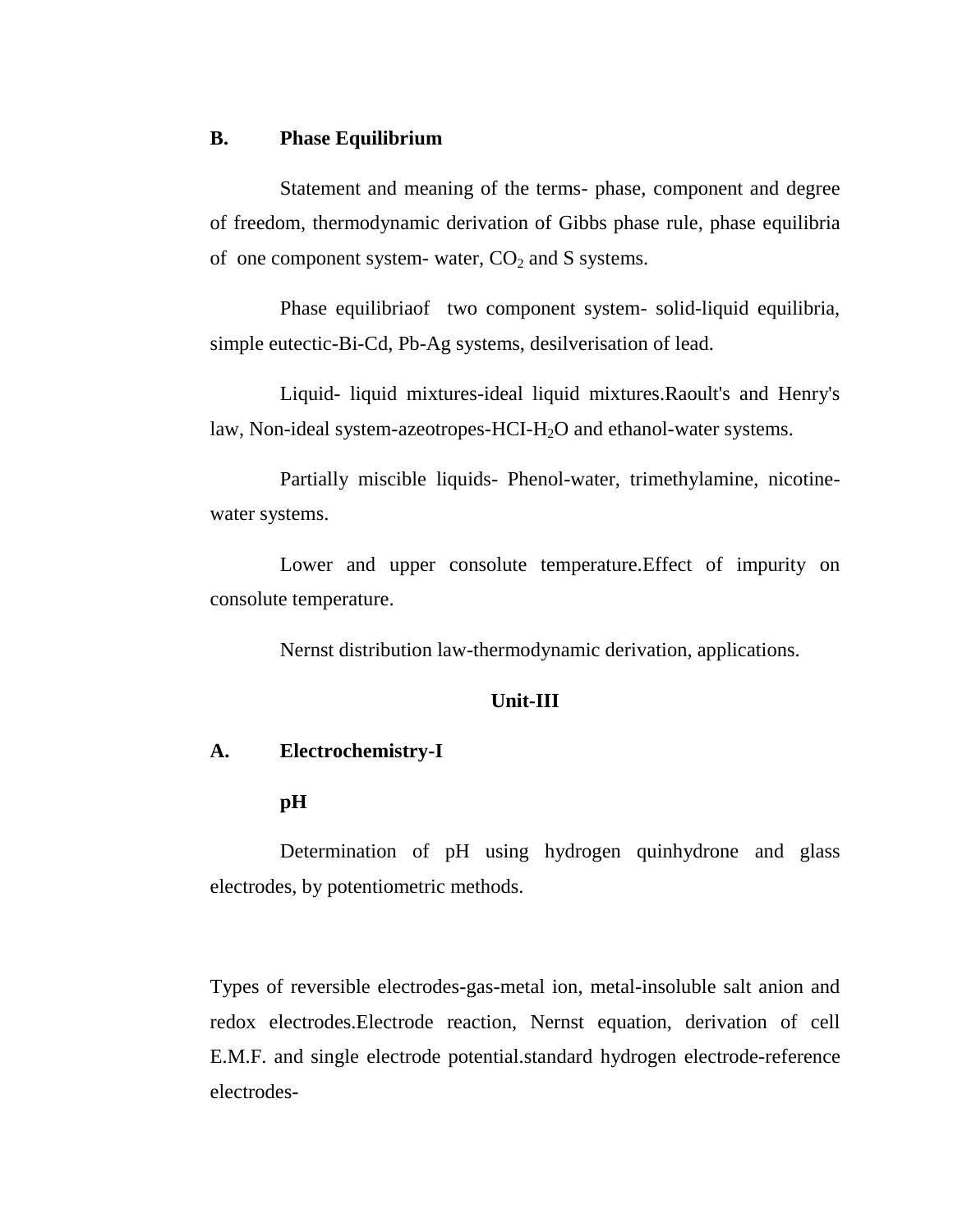standard electrode potential, sign conventions, electrochemical series and its significance.

Conduction in electrolytic solutions, specific conductance and equivalent conductance.Measurement of equivalent conductance, variation of equivalent and specific conductance with dilution.

Migration of ions and Kohlrausch law, Ostwald's dilution law, its uses and limitations.

Debye-Huckel-Onsagar'sequation for strong electrolytes (elementary treatment only).

Transport number, definition and determination by Hittorf method and moving boundary method.

Applications of conductivity measurements: determination of degree of dissociation, definition & determination of  $K_a$  of acids, determination of solubility product of a sparingly soluble salt, conductometric titrations.

#### **B. Electrochemistry-II**

Electrolytic and Galvanic cells-reversible and irreversible cells, conventional representation of electrochemical cells.

EMF of a cell and its measurements.Computation of cell EMF.Calculation of thermodynamic quantities of cell reactions (∆G, ∆H, and K), polarization, over potential and hydrogen over voltage.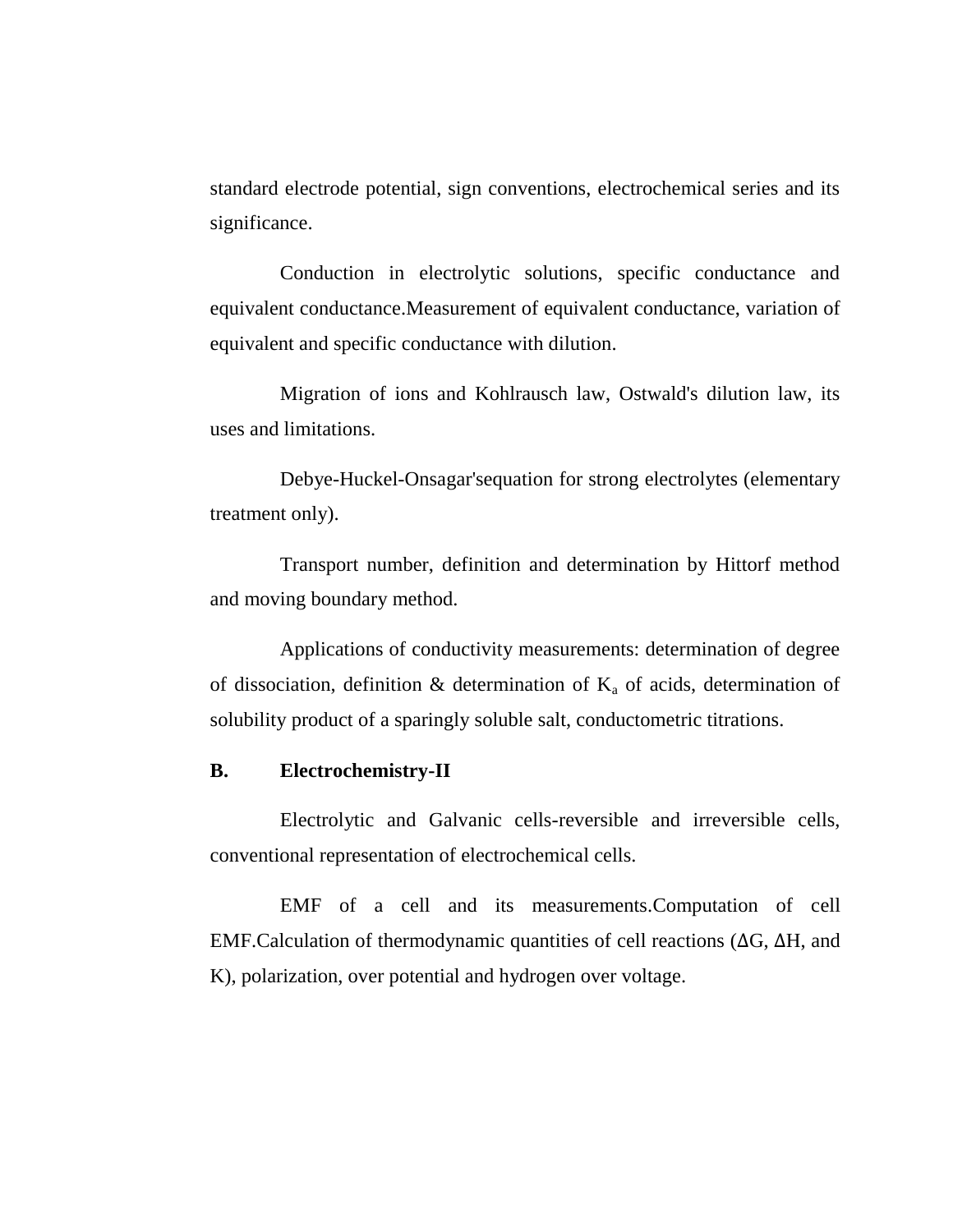Concentration cell with and without transport, liquid junction potential, application of concentration cells, valency of ions, solubility product and activity coefficient, potentiometric titrations.

#### **PAPER-IV**

#### **PRACTICALS**

#### **Time: 6hrs. Msx. Marks: 75**

#### **1. Inorganic Chemistry**

(A) Preparation of standard solutions and dilution of solutions.

(B) Quantitative Analysis

Volumetric Analysis (Any Four)

- (i) Determination of acetic acid in commercial vinegar using acid base titrimetry.
- (ii) Determination of alkali content-antacid tablet using acid base titration
- (iii) Estimation of calcium content in chalk as calcium oxalate by redox titration
- (iv) Estimation of hardness of water by complexometric method.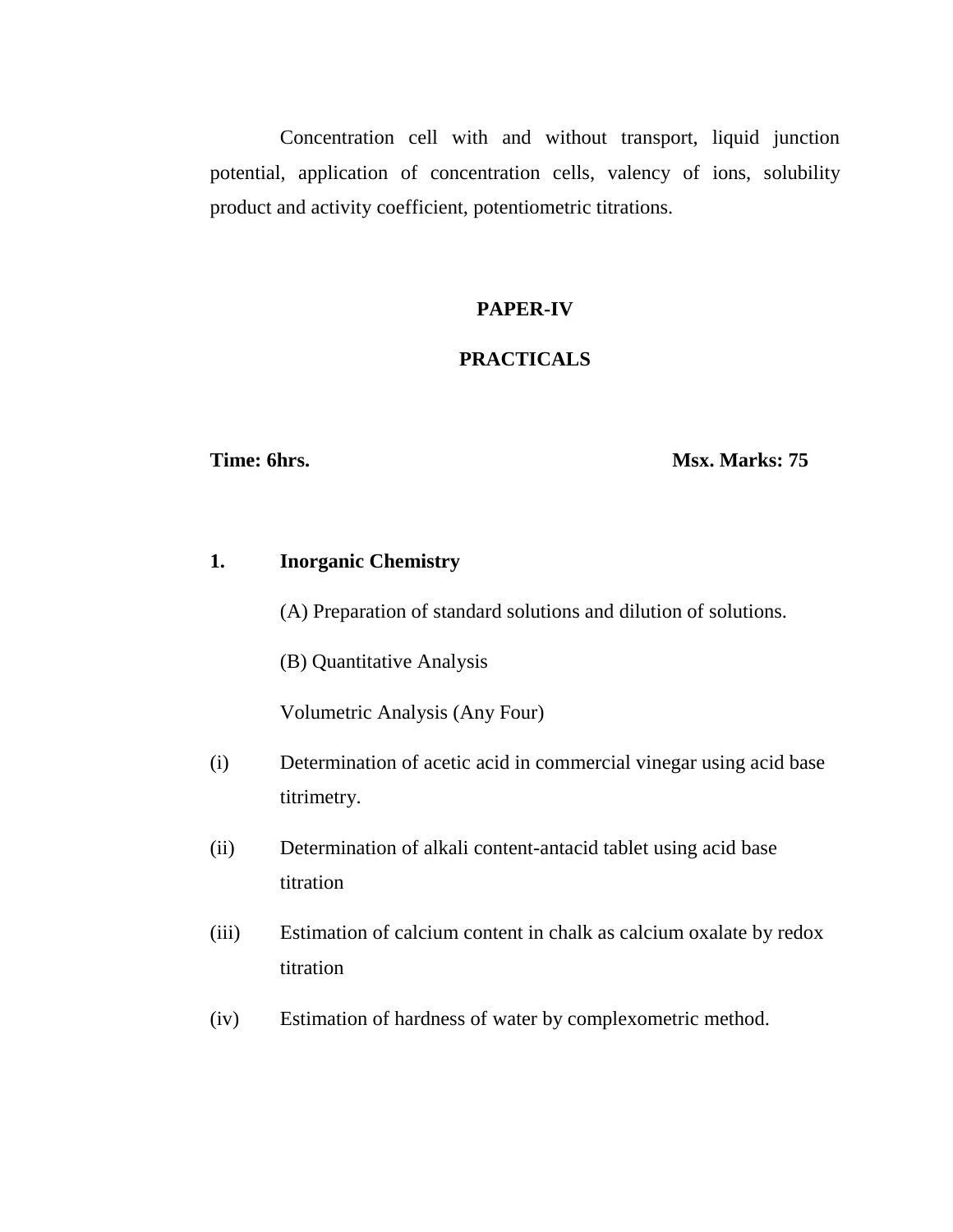- (v) Estimation of ferrous and ferric ions by redox titrimetry.
- (vi) Estimation of copper by iodometry.

#### **(C) Gravimetric Analysis**

- (i) Analysis of Cu as CuSCN
- (ii) Ni as Ni-dimethylglyoxime
- (iii) Ba as  $BaSO<sub>4</sub>$
- (iv) Pb as  $PbCrO<sub>4</sub>$

#### **2. Organic Chemistry**

#### **(A) Chromatography**

- (i) Separation values of mixture of two organic Compounds by Paper Chromatography.
- (ii) Separation of a mixture of two dyes by TLC.
- (iii) Separation of mixture of two aminoacids by paper chromatography.
- (iv) Separation of mixture of aminoacids by TLC.
- (v) Separation of monosachharides and D-fructose by paper chromatography.

#### **(B) Qualitative Analysis**

Identification of one organic compound and preparation of suitable derivative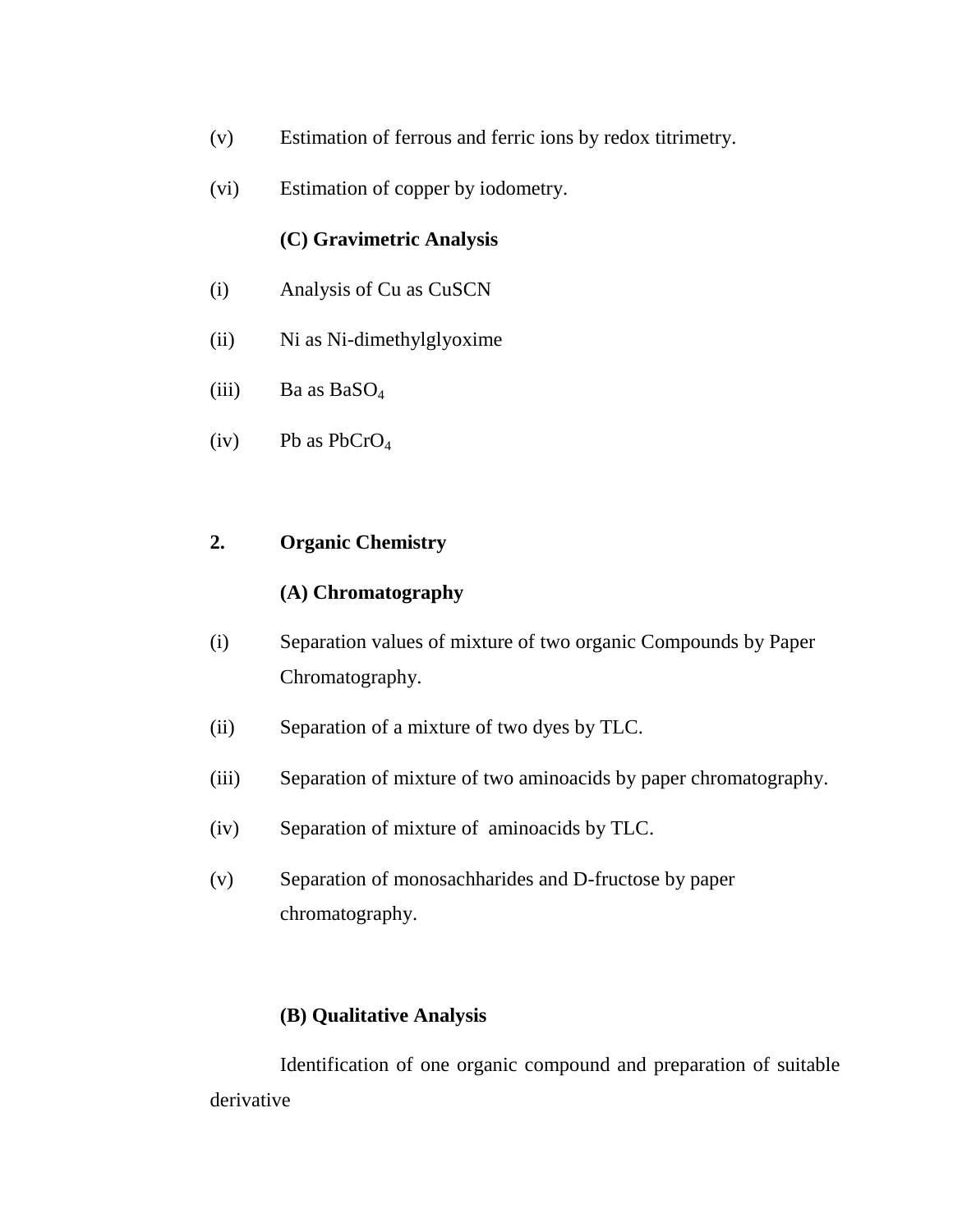#### **3. Physical Chemistry (Any Four)**

- (i) Determination of the transition temperature of the given substance by thermometric/dialometric method (e.g.  $MnCl<sub>2</sub>$ ,  $4H<sub>2</sub>O$ ,  $SrBr<sub>2</sub>$ ,  $2H<sub>2</sub>O$  etc.)
- (ii) To study the effect of a solute (e.g. NaCl, Succinic acid) on the critical solution temperature of two partially miscible liquids (e.g. phenol-water system) and to determine the concentration of that solute in the given phenol-water system.
- (iv) To determine the solubility of benzoic acid at different temperatures and to determine ΔH of the dissolution process.
- (v) To determine the enthalpy of neutralization of a weak acid/weak base versus strong base/strong acid and determine the enthalpy of ionization of the weak acid/weak base.

| <b>Scheme of Examination (B.Sc. Part-II)</b> | Max. Marks: 75 |
|----------------------------------------------|----------------|
|----------------------------------------------|----------------|

#### **1. Inorganic**

| A-   | Preparation of standard solution  |  |
|------|-----------------------------------|--|
| B-   | Volumetric Analysis-One Exercise  |  |
| $C-$ | Gravimetric Analysis-One Exercise |  |